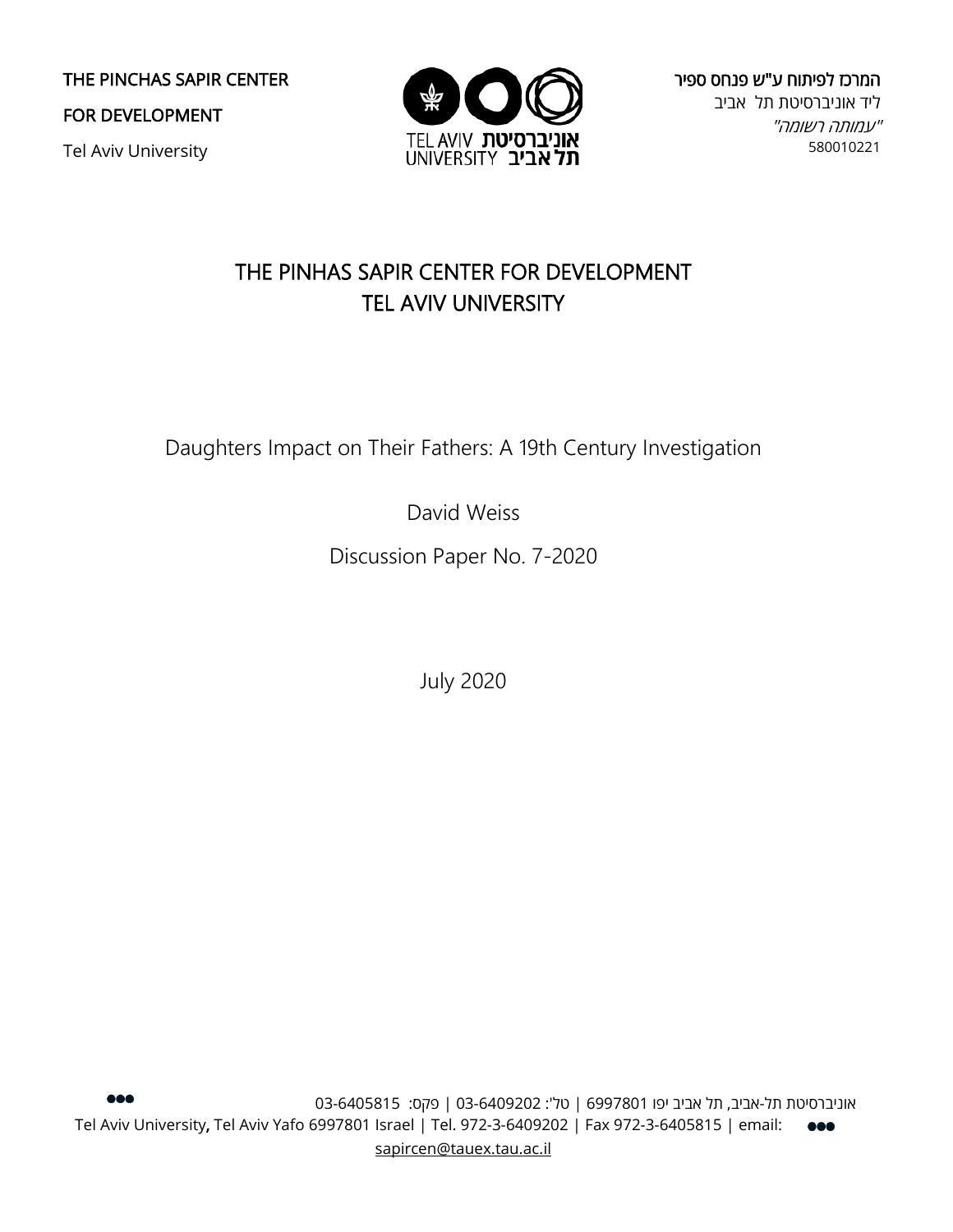# Daughters Impact on Their Fathers: A 19th Century Investigation

By David Weiss<sup>[1](#page-1-0)</sup>

Tel Aviv University, Israel.

ABSTRACT: The economics literature has noted a strong connection between a man having daughters and a stance on feminist issues. In this paper, I ask whether having daughters impacted the tendency of British Members of Parliament (MPs), between 1867 and 1873, to vote in favor of women's suffrage in the House of Commons. I construct a unique dataset that combines demographic information on MP's constituencies as well as biographical information on the various MPs. Notably, the biographical information includes the number of sons and daughters each MP had, as constructed from historical records. I discuss in detail the history of women's suffrage in the UK. I also frame the debate that occurred in the House of Commons around the timing of these divisions in the context of other feminist changes occurring contemporaneously. I regress an MP's vote on women's suffrage in each of the 6 relevant decisions on their biographical and constituent characteristics. I do not find any consistent evidence that daughter's impacted their fathers' votes on women's suffrage. I do find evidence that more agricultural areas, as well as areas more associated with the Anglican church, were more likely to oppose women's rights. This is especially true after the secret ballot, discussed below, became law (or was clearly going to be passed). I then discuss limitations of my analysis, including the lack of use of pairings, and the timing of my analysis. I leave extensions for future research.

<span id="page-1-0"></span> $^{1}$ I thank Alma Cohen, Moshe Hazan, and Hosny Zoabi for help with this project. Pavel Bacherikov, Lea Chochron, Daniel Kandel, and Soli Mansour provided excellent research assistance. I thank the Sapir Center at Tel-Aviv University for financial support. Please address correspondence to: David Weiss, The Eitan Berglas School of Economics, Tel Aviv University, P.O.B. 39040, Ramat Aviv, Tel Aviv, 69978, Israel. Email: *davidweiss@tauex.tau.ac.il*.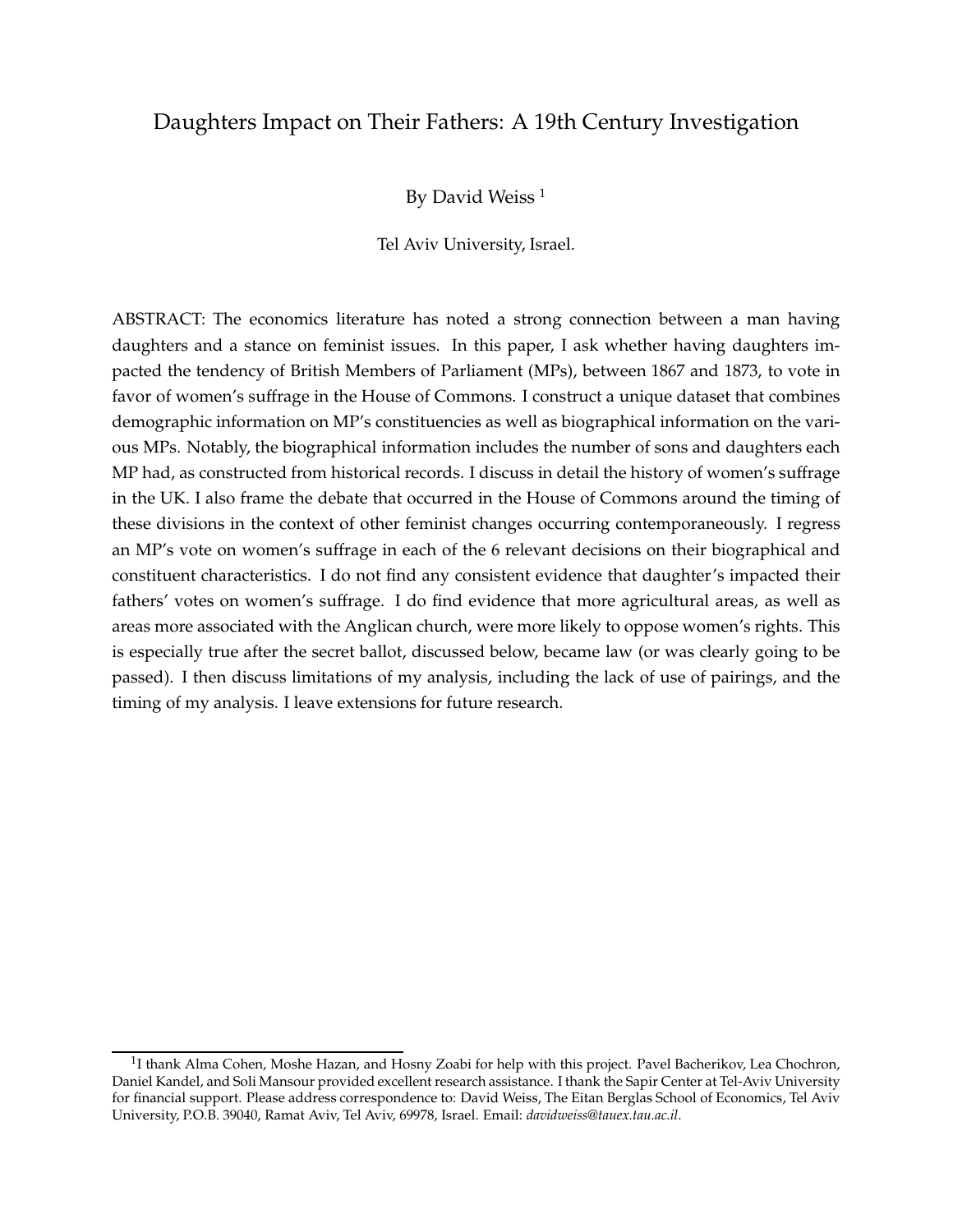#### **1 Introduction**

The "Representation of the People Act 1867," also known as the Second Reform Act, greatly expanded the right to vote in England and Wales to many members of the male working class. One of the amendments to the bill, proposed by John Stuart Mill, was to replace to word "man" with "people" in suffrage requirements, which would have equalized voting rights between men and women. While Mill made a moving speech, complete with petitions supporting women's right to vote, his amendment ultimately failed by a vote of 196 to 73 (not including tellers). While this amendment did not pass, it marked the beginning of Parliament considering bills that would enfranchise women. Indeed, the Parliament elected in 1868 took up the issue in 1870, 1871, 1872, and 1873. Women's suffrage would remain a topic debated by Parliament until it was finally passed in 1918.

The economics literature has simultaneously noted a strong connection between a man having daughters and a stance on feminist issues. [Washington](#page-11-0) [\(2008](#page-11-0)) finds that US congressmen vote more liberally on feminist issues when they have daughters. [Glynn and Sen \(2015\)](#page-11-1) similarly find that judges with daughters are more sympathetic to feminist issues.

In this paper, I ask whether having daughters impacted the tendency of British Members of Parliament (MPs), between 1867 and 1873, to vote in favor of women's suffrage in the House of Commons. The historical record of MP votes in various divisions comes from "Division Lists, 1836-1909". This source is not widely available, and was accessible to me through the Harvard University library on microfiche (in person). Surprisingly, there is no unified historical record on who was the MP representing each constituency on each date. This has been confirmed by private communications with the House of Commons library. While general election results are well known and compiled, deaths, resignations, and promotions all led to individual MPs to leave their seat and be replaced in special elections. These are detailed in [Craig, ed \(1977](#page-11-2)). The only way I know to compile a complete list of MPs who could have voted on each division is to manually construct a series for each constituency and division from this book.

I construct a unique dataset that combines demographic information on MP's constituencies as well as biographical information on the various MPs. Notably, the biographical information includes the number of sons and daughters each MP had, as constructed from historical records. In particular, I need the dates the MP lived, how many sons and daughters he had, and party affiliation. While the most basic information on each MP is easily accessible, demographic information on their children is not. I used a number of sources. The first is the Dictionary of National Biography. This data source has at least some information on all of the MPs, but does not necessarily include biographical information on less well-known MPs. The second is Burke's Peerage. This data source covers British nobility extensively, but does not help with MPs of a non-noble decent. It includes lineages. Finally, I use the British Newspaper Archives. Given that we know the date of death of each MP, it is relatively easy to locate their obituaries in the newspapers. Perhaps surprisingly, not all obituaries of the time include information on the MP's children, focusing instead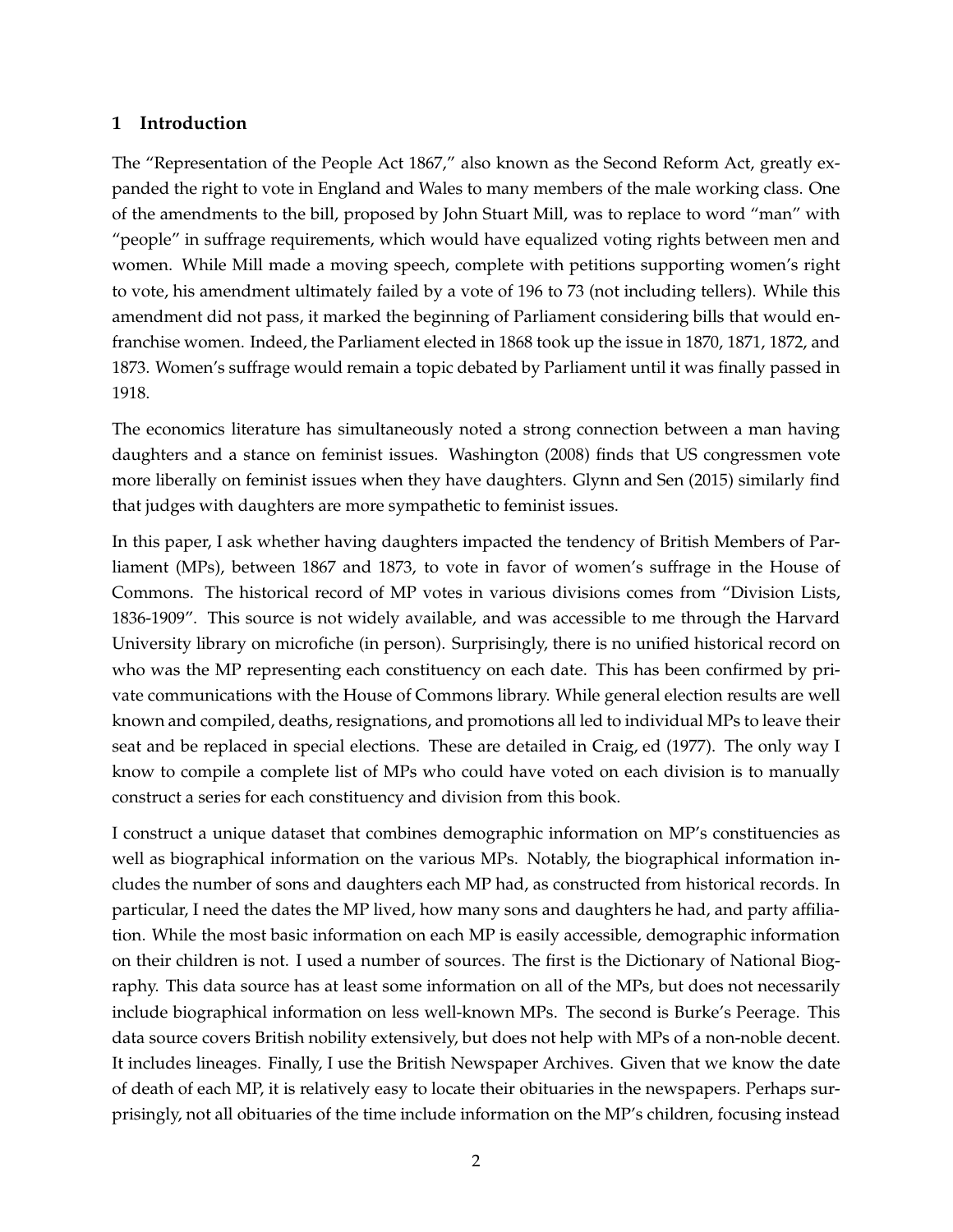on his parents. This is consistent with a culture that values lineage. As such, it often required multiple obituaries before the relevant information was found.

Data on constituency characteristics came from two main sources. First, a wide variety of *county* level data is available by UK census year (1861, 1871, 1881, etc.) using [Lee \(1979](#page-11-3)) and [Hechter](#page-11-4) [\(2001](#page-11-4)). Data includes information on population growth rates, the sex ratio, population density, income per capita, fraction of the labor force in agriculture, percent of the population belonging to the Church of England, and literacy rates.

I discuss in detail the history of women's suffrage in the UK. I also frame the debate that occurred in the House of Commons around the timing of these divisions in the context of other feminist changes occurring contemporaneously.

I regress an MP's vote on women's suffrage in each of the 6 relevant decisions on their biographical and constituent characteristics. I do not find any consistent evidence that daughter's impacted their fathers' votes on women's suffrage. I do find evidence that more agricultural areas, as well as areas more associated with the Anglican church, were more likely to oppose women's rights. This is especially true after the secret ballot, discussed below, became law (or was clearly going to be passed).

I then discuss limitations of my analysis, including the lack of use of pairings, and the timing of my analysis. I leave extensions for future research.

I proceed as follows. In section [2](#page-3-0) I give an outline of the history of women's suffrage in the United Kingdom (UK). In section [3](#page-7-0) I outline the process by which I built the dataset. In section [4](#page-7-1) I perform the main statistical analysis and analyze the results. Section [5](#page-9-0) discusses the results in more detail. I conclude in section [6.](#page-10-0)

## <span id="page-3-0"></span>**2 History of Women's Suffrage in the United Kingdom**

The information in the next 5 paragraphs, unless otherwise specified, comes from [Johnston](#page-11-5) [\(2013](#page-11-5)). Prior to 1832, women's suffrage was illegal in the UK mostly by tradition and assumption, rather than explicit legislation, and as a result there were a few isolated cases of women voting. At the same time the first petition to grant women suffrage was introduced to Parliament.

As noted above, John Stuart Mill introduced an amendment to the 1867 great reform act to extend the franchise from "man" to "person". This move failed, and was referred to as a "humorous interlude". Perhaps the most important accomplishment of this attempt at expanding suffrage to women was the effect Mill's speech had: he succeeded in convincing Jacob Bright, hitherto opposed to women's suffrage, to support the cause [\(Fawcett,](#page-11-6) [1912](#page-11-6), pg. 19). As discussed below, Bright became one of the major advocates of women's suffrage over the next decade.

Despite this attempt failing to pass, many women tried to register to vote anyway, by citing an 1850 act that stated that masculine words could be deemed to refer to women as well, unless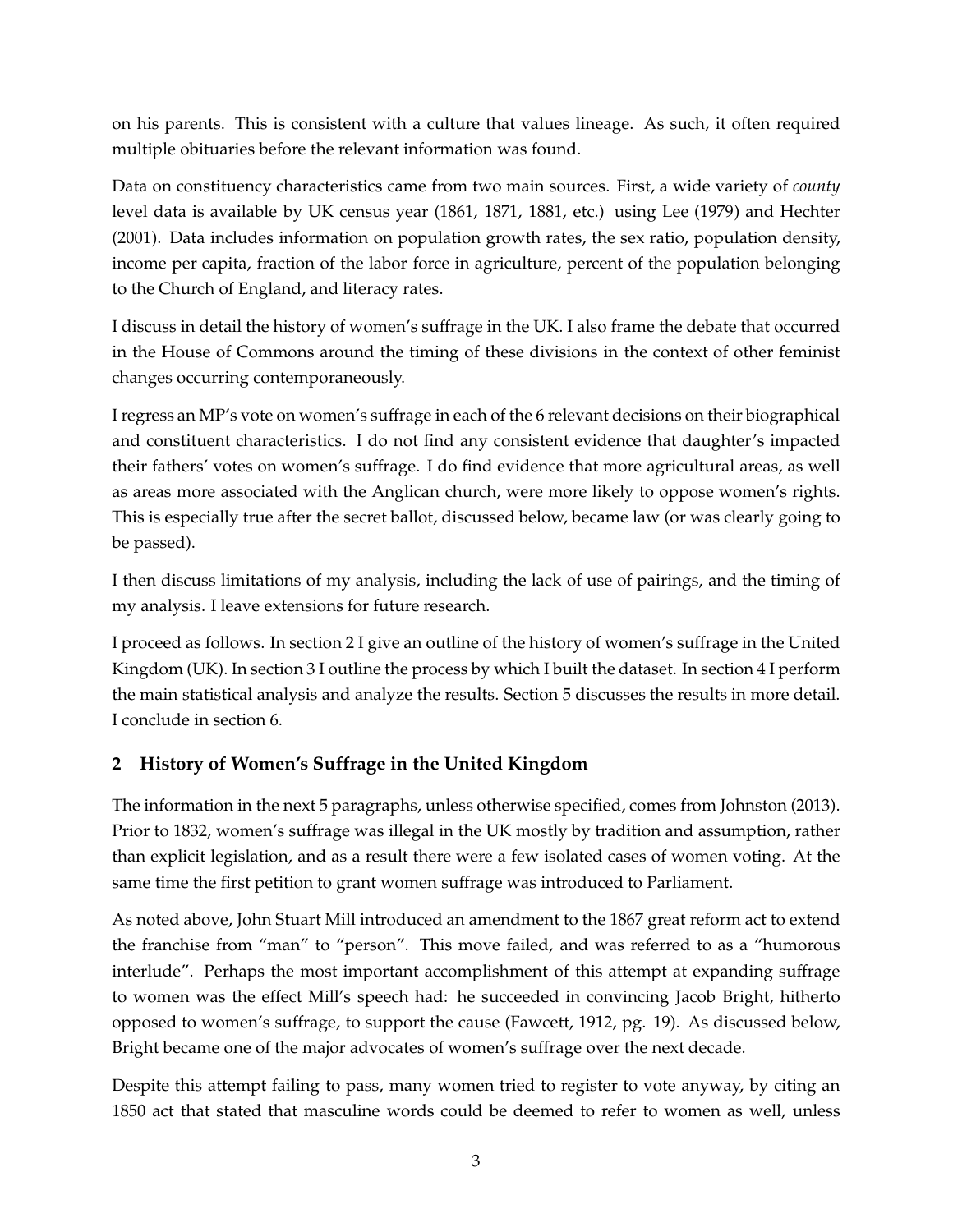explicitly noted otherwise. However, an 1868 court case ruled that this act did not apply to the Parliamentary franchise. In 1869 women in England and Wales received the right to vote in local elections, which had been explicitly denied in 1835. In 1870 the right to vote and be elected to school boards was extended. However, due to restrictions on suffrage by taxpayer status, married women were generally excluded from these rights in favor of their husbands.

During the debate on the Third Reform Bill in 1884, MP Woodall introduced an amendment extending the right to vote to women, and noted the change in public perception and the fact that "[t]he time has long since gone since gone by when the proposal to enfranchise women was received with derision." That said, the proposal didn't pass. Three bills, known as the "Conciliation Bills" were proposed in 1910, 1911 and 1912, but did not pass. This setback increased the militancy from parts of the suffragettes, which in turn became the main focus of the debate on the 1913 suffrage proposal. The issue then rested during the Great War. Women's suffrage was finally passed in  $1918.1$  $1918.1$ 

In this paper, I focus on the initial wave of attempts to grant women's parliamentary suffrage, as they coincided both with granting suffrage in local elections as well as married women's property rights. As such, there were dramatic advancements in women's rights during this period, raising the question as to why some MPs would support women's suffrage and some would not.

I next give a brief overview of the divisions analyzed. Unless otherwise specified, the source is discussions documented in the Women's Suffrage Journals (various years).

The first division was over the 1867 amendment to the second Great Reform act proposed by John Stuart Mill, discussed above. This attempt to grant women the vote failed by a margin of 196 to 73 (not including tellers). The issue returned after the 1868 elections. On May 4th 1870 the second reading of a bill to grant women the right to vote passed by a margin of 124 to 91 (plus tellers). It is probable that this bill passed precisely because no one thought it would, and thus did not show up to vote. Indeed, the Prime Minister (PM) Gladstone said "I may say for most of my Colleagues as well as for myself, that we were both surprised and disappointed at the result of the debate on Wednesday last. We do not attempt to limit the freedom of anyone either in the official body or elsewhere; but, undoubtedly, there is a prevailing opinion, which I, for one, strongly entertain in common with all those who are sitting near me, that it would be a very great mistake to proceed with this Bill" [\(Hansard, 1870](#page-11-7)). Accordingly, Gladstone whipped up opposition and defeated the bill in the third reading the following week, on May 12th, by a margin of 220-94 (mostly due to increased turnout, rather than people changing their votes). Since the May 12th vote included more MPs, I use that division rather than the May 4th division.

One of the chief arguments made against women's suffrage was that there was no secret ballot. As such, polling stations could turn rowdy on election, and indeed the army had to be called in

<span id="page-4-0"></span><sup>&</sup>lt;sup>1</sup>There were minor restrictions for women's suffrage as compared with male suffrage, that would take until 1928 to fully equalize.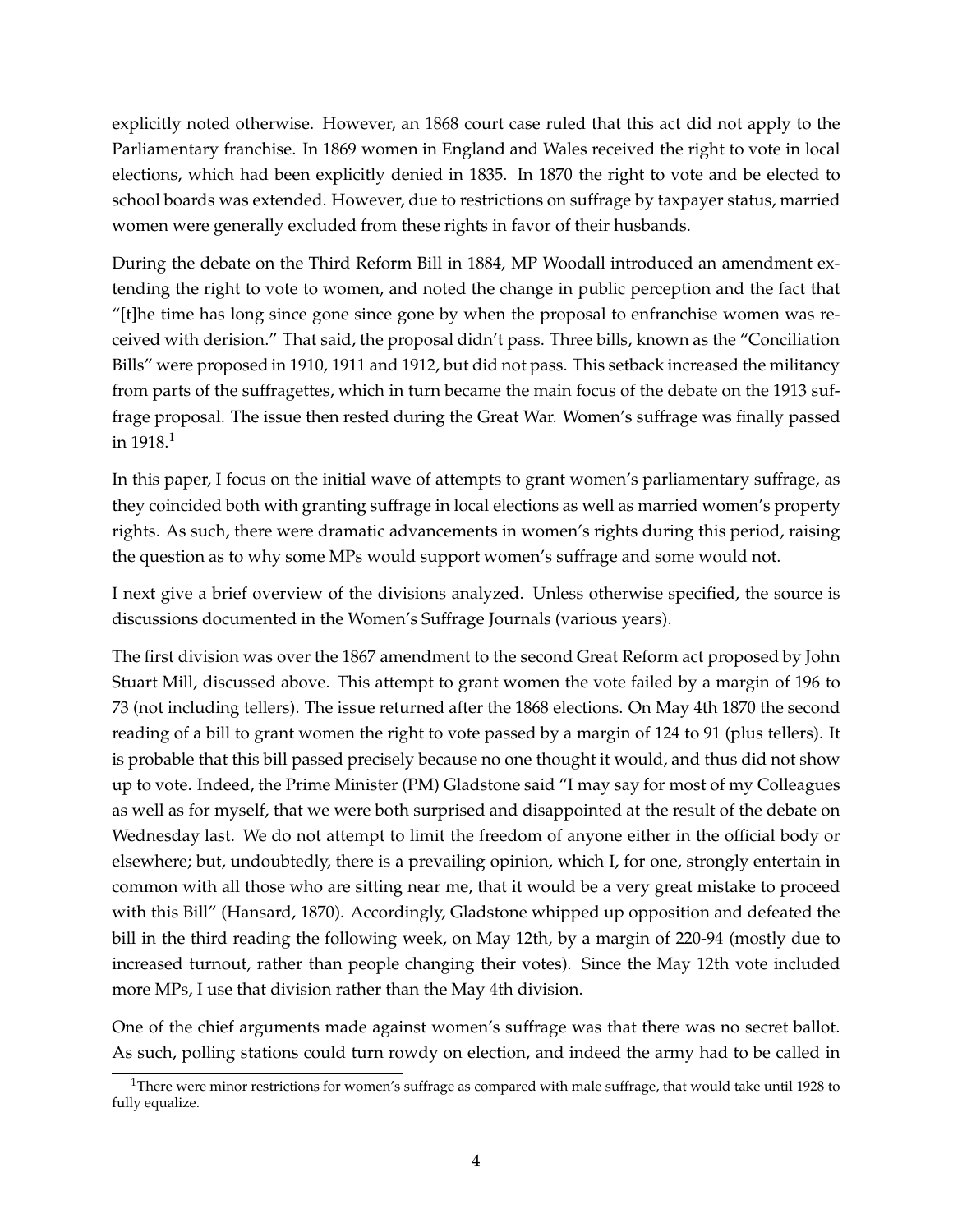to keep the peace during the 1868 election. Many men viewed the precincts to be unladylike. However, by 1871 it was clear that a secret ballot law, which would allow for polling stations to remain calm, would eventually pass (as it did in 1872). Thus the 1871 division on women's suffrage came closer to passing, failing only 220-151. Indeed, Gladstone himself supported the bill, but perhaps too late to be of any use.

The issue arose again in 1872, supported by Jacob Bright. Here, I go into more depth on the actual debate that took place in the House of Commons in order to illustrate the thinking of politicians at the time. All the remaining information is from [Becker, ed](#page-11-8) [\(1872](#page-11-8)). Bright argued that taxes do not differentiate by gender, but do by income. Why should laws, which must be followed by all, be different? While he acknowledged that expanding women's suffrage would be a major change, he argued that it was not much more so that the two Great Reform acts that had happened in the lifetime of most MPs (1832 and 1867). He also listed the grievances held by women that would only get proper attention should women have the right to vote. He argued that the Elementary Education Act gave "three pennyworth of education to girls, four to boys." He noted that women are taxed to fund universities, but could not be students. He argued that property rights for women were not fully respected and that shopkeepers would not do business with girls who may marry. Women had no rights over their children. He also brought up the Contagious Diseases Acts – which forced alleged prostitutes to be subjected to medical examinations and potentially hospitalized – and noted that when a similar bill was passed on sailors, they rebelled. Women did not have the power to rebel. Bright continued by negating arguments against women's suffrage. What of the claim that women are less logical than men? He had heard the same said of the Irish and Blacks in the USA, and that they had been enfranchised anyway, since enfranchisement guarantees justice. Furthermore, even if men are more logical, are women not more sober? He argued that women are less likely to be criminals and had more self control. Some claimed that women shouldn't be allowed to vote since they know nothing of law, diplomacy and war. Bright argued that if they eliminated from the voting registrars all people who don't know these topics, who will remain among the electors?

Bright also made other points. One of them was that the secret ballot not only made polling stations safer for women, but it also made men less accountable to their wives and daughters. He cited senior members of Parliament who were in favor of women's suffrage. In a rather embarrassing moment, he realized that the text of his proposed bill would only enfranchise single women (as married women had dubious property rights). Some opponents of suffrage argued that single women were the "failures of the sex", since they had not managed to marry. Bright rebutted this argument by mentioning some "honorable" widows.

Arguments against women's suffrage debated were varied. One MP argued that since only single women would be enfranchised, a small portion of the population, why was the matter even worth discussing? MP Bouvrie used the fact that "only" 250,000 women signed petitions, to say that most women were opposed, since there were 8 million adult women. Bouvrie dismissed many of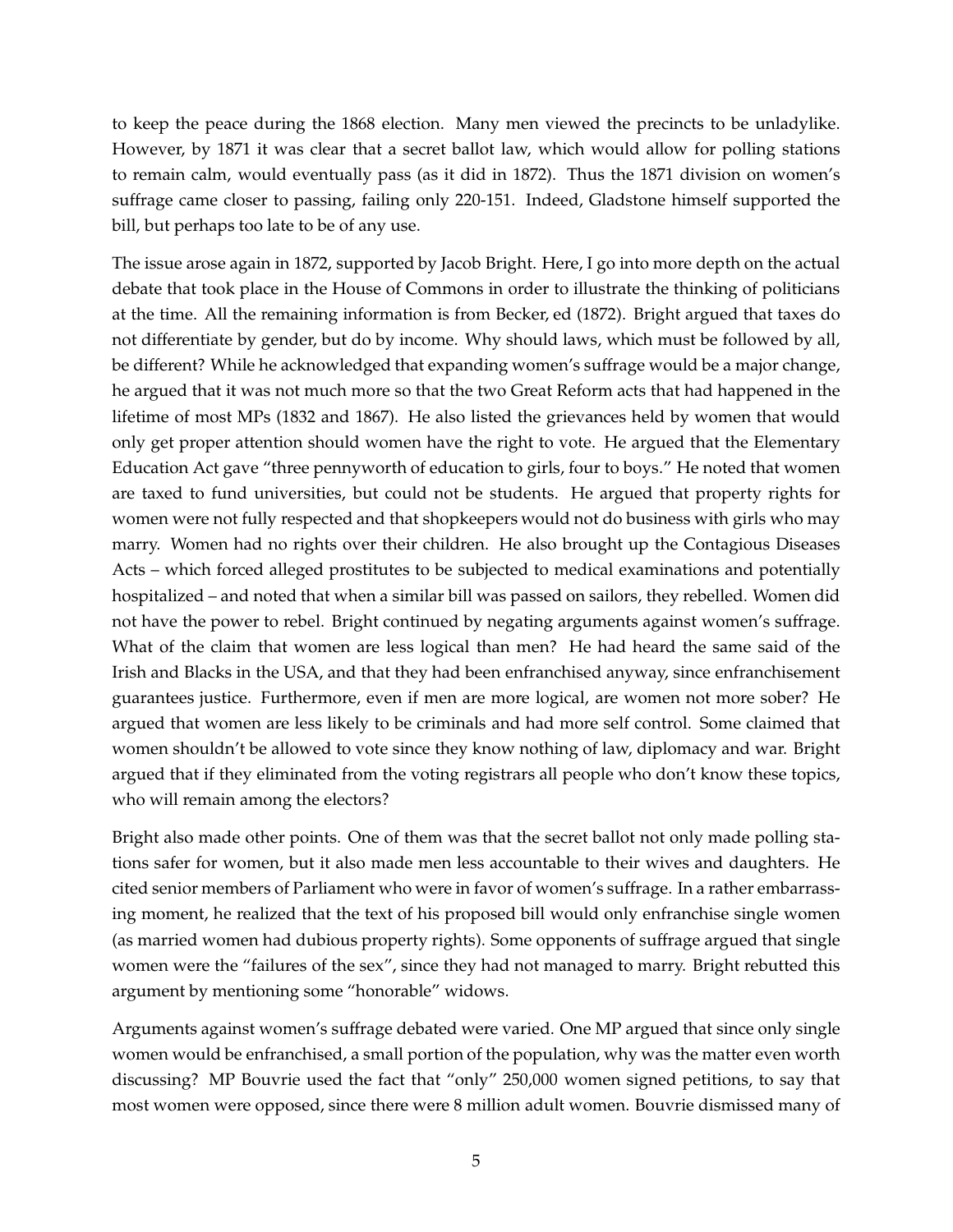Bright's other claims. He negated arguments about property rights as laws were changing, and about rights over children because presumably Bright did not want the "Solomon" approach of dividing them. He then asked if Bright wanted universal male suffrage (Bright gestured no). If so, then perhaps universal female suffrage? This would be problematic as there were more women than men. Bouvrie noted that Bright had just implied that women were opposed to men in just about everything, so why should men want to give them power? Bouvrie got a good laugh from the Parliament by noting that the right to vote would lead to female MPs or even PMs. He also railed on Bright for wanting to allow women into medical and legal professions "so it would be necessary to pass an Act for the abolition of flirtation", which got another laugh. Baillie Cochrane echoed this sentiment when he "remembered an anecdote to the effect that when the Bank of England was founded one of the regulations provided that no Scotchman should be a member of the direction, the reason being that if one Scotchman became a director all of the other directors would soon be Scotchmen". Other MPs argued that women really only wanted the vote to oppose the Contagious Diseases Acts.

MP Heron was in favor of women voting, due to the theory that all persons entitled by property shall be allowed to vote. He noted that women vote in municipal elections, Poor Law guardians, churchwardens, members of public companies, school boards (and are proficient members of boards), and that women vote as proprietors on Bank of England Stock. As such, he asked what is unfeminine about voting? Women work in mines and work on ocean steam vessels, which is surely not feminine.

MP Beresford Hope argued that the proposed bill was not as moderate as it seemed. It would enfranchise spinsters and widows with property on the grounds of the wronging women without property (married women). He therefore concluded that it would be wrong to assume that the "agitation" for women's rights would end with this bill. He believed that women's suffrage would increase the risk of war as women were "impulsively ready to risk claims and back up assertions which would be ever on the verge of culminating in bloodshed for the sake of honour and mistaken chivalry."

The Attorney General argued that, under common law, single women were no different than men and thus should be allowed to vote. He also claimed that native states in the east were run well only by women. He said that he does not argue or believe that women are as smart as men, but educated women at least as good as uneducated men. He claimed the good queens of England compared well to poorer kings (not better kings). He argued that it no more "flies in face of nature" to give women right to vote for parliament than for school board, which everyone seems to be fine with.

Echoing the ethos of the time, Sir Adderley argued that the point is to be discussed is whether property should be disenfranchised because it was held by a woman.

The last division included in this analysis was the 1873 division, that failed by a vote of 222-155.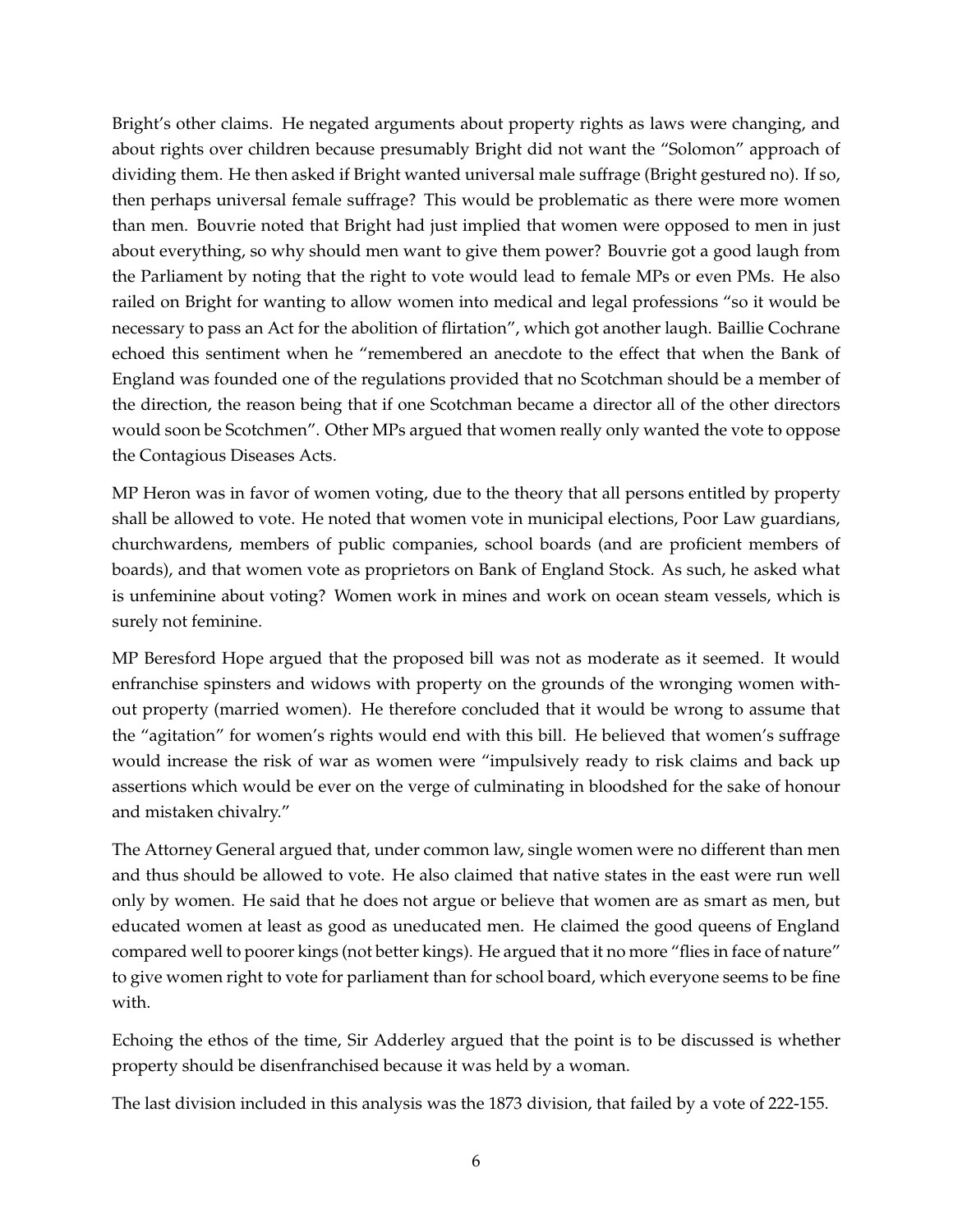#### <span id="page-7-0"></span>**3 Data**

In this section, I describe the dataset I construct.

The historical record of MP votes in various divisions comes from "Division Lists, 1836-1909". This source is not widely available, and was accessible to me through the Harvard University library on microfiche (in person). Surprisingly, there is no unified historical record on who was the MP representing each constituency on each date. This has been confirmed by private communications with the House of Commons library. While general election results are well known and compiled, deaths, resignations, and promotions all led to individual MPs to leave their seat and be replaced in special elections. These are detailed in [Craig, ed \(1977](#page-11-2)). The only way we know to compile a complete list of MPs who could have voted on each division is to manually construct a series for each constituency and division from this book.

The next step was to build a demographic dataset on individual MPs. In particular, I need the dates the MP lived, how many sons and daughters he had, and party affiliation. While the most basic information on each MP is easily accessible, demographic information on their children is not. I used a number of sources. The first is the Dictionary of National Biography. This data source has at least some information on all of the MPs, but does not necessarily include biographical information on less well-known MPs. The second is Burke's Peerage. This data source covers British nobility extensively, but does not help with MPs of a non-noble decent. It includes lineages. Finally, I use the British Newspaper Archives. Given that we know the date of death of each MP, it is relatively easy to locate their obituaries in the newspapers. Perhaps surprisingly, not all obituaries of the time include information on the MP's children, focusing instead on his parents. This is consistent with a culture that values lineage. As such, it often required multiple obituaries before the relevant information was found.

Data on constituency characteristics came from two main sources. First, a wide variety of *county* level data is available by UK census year (1861, 1871, 1881, etc.) using [Lee \(1979](#page-11-3)) and [Hechter](#page-11-4) [\(2001](#page-11-4)). Data includes information on population growth rates, the sex ratio, population density, income per capita, fraction of the labor force in agriculture, percent of the population belonging to the Church of England, and literacy rates. Since 1871 is the closest census year to all of the divisions, I restrict attention to data from that year. Since this data is based on counties, and not constituencies, I use the "Vision of Britain" shape files to construct the historical boundaries of each constituency and county. Constituencies did not necessarily fall entirely in one county. I take the fraction of a constituency that fell into each county in order to take a weighted average of the county characteristics for each constituency.

## <span id="page-7-1"></span>**4 Analysis**

In order to analyze the impact of daughters on their father's feminist voting tendency, I run regressions of the following form: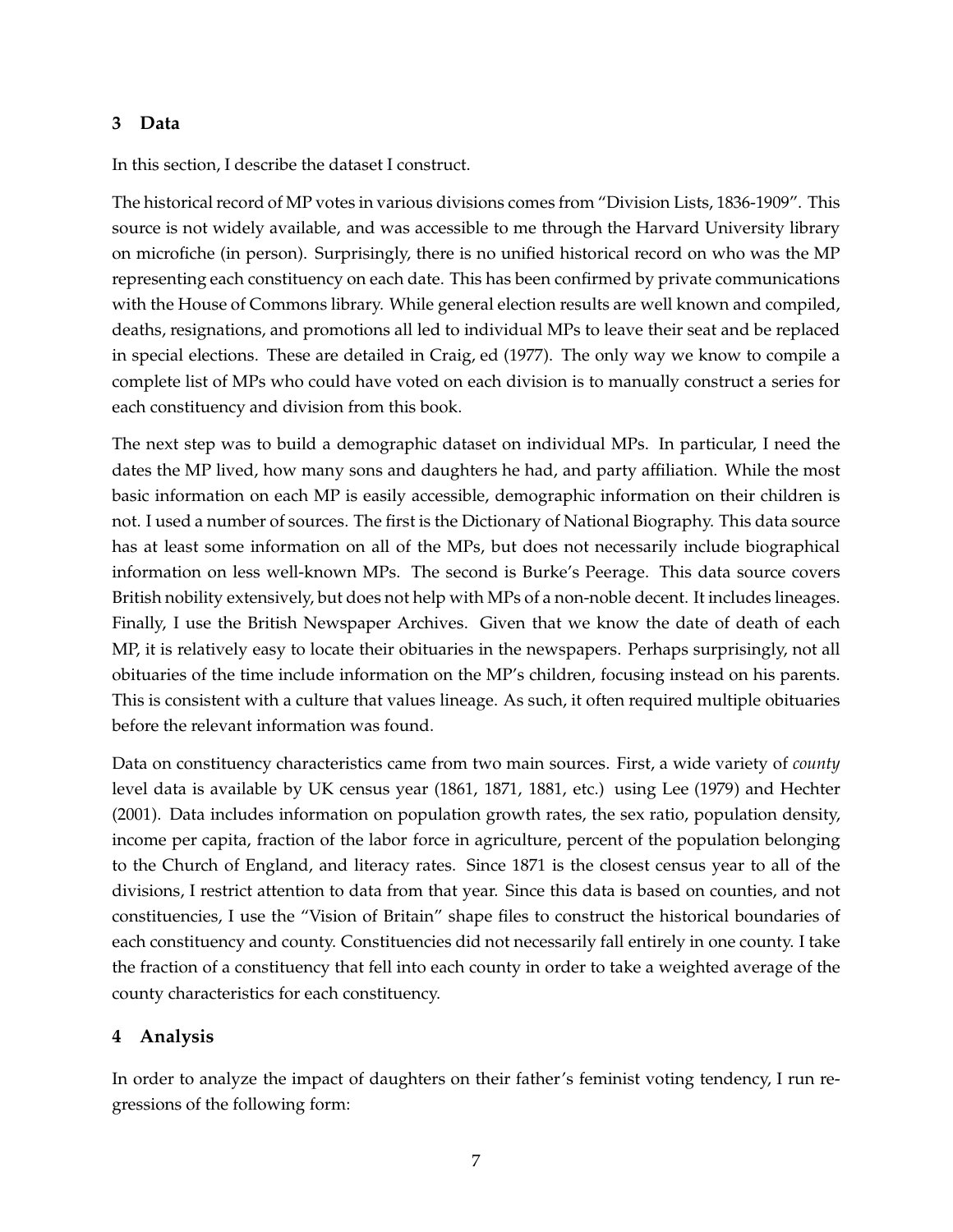$$
vote_{m,c}^b = \alpha \cdot conservative_m + \beta \cdot N_m^d + \beta \cdot N_m^d \cdot conservative_m + X_c' \cdot \gamma + Y_m' \cdot \delta + \epsilon_{b,m,c}, \quad (1)
$$

where  $\mathit{vote}_{m,c}^b$  is an indicator variable taking the value of 1 if MP  $m$  from constituency  $c$  voted in favor of women's suffrage on division  $b \in \{1867, 1870, 1871, 1872, 1873\}$ . *conservative<sub>m</sub>* is an indicator variable taking the value of 1 if an MP is from the Conservative party.  $N_m^d$  is the number of daughters MP *m* had. *beta* captures the interaction effect between being a conservative MP and having more daughters. *X* is a vector of constituency-level variables, including the per capita income, the interaction between per capita income and the MP being conservative, the sex ratio, population density, the fraction of the labor force working in agriculture, the fraction of the labor force working in the agricultural sector, the fraction of the population belonging to the Church of England, and the fraction of the population that was illiterate. *Y<sup>m</sup>* includes individual MP characteristics, including fixed effects for every age and fixed effects for the number of children. I restrict attention to cases where an MP cast a vote, rather than look at the propensity of MPs to vote. Standard errors are clustered by constituency.

Table [1](#page-12-0) reports the results for the 1867 division. Column 1 includes as controls whether the MP was Conservative, the number of daughters he had, the interaction between number of daughters and being conservative, age fixed effects and fixed effects for the number of children. Column 2 repeats column 1 but includes the constituency controls contained in *X*. Columns 3 and 4 repeat columns 1 and 2, respectively, but restrict attention to MPs who have at least one child, and are thus parents. An MP being conservative reduces the probability that he will support women's suffrage by about 20-30 percentage points, but this effect is only statistically significant when not including constituency characteristics (that is, only in columns 1 and 3). No other variable is found to be significant. It is worth reemphasizing at this point that this division was the first on this topic, and came before the Second Great Reform act, and the election of 1868. As such, I do not read too much into the lack of results at this point.

Table [2](#page-13-0) repeats the pattern of Table [1](#page-12-0) for the 1870 division. As a reminder, this division was the third (and thus final) reading of a bill to grant women's suffrage, that came a week after the second reading passed unexpectedly. As such, it had higher attendance, since the PM Gladstone whipped up his supports to vote the bill down. Interestingly, in these data, I find that conservatives with daughters were significantly more likely to vote in favor of women's suffrage. Indeed, it is the only variable in this set of regressions that is consistently statistically significant. The estimates imply that, among Conservative MPs, having an extra daughter increased the probability of voting in favor of women's suffrage by 5-8 percentage points, and is statistically significant at the 5-10% level. This is indeed a large effect: having two daughters would increase the probability of voting for suffrage by 10-16 percentage points. However, as will be seen below, this effect is only present in this one division, reducing its credibility. There is some evidence that a more agricultural district is less likely to support women's suffrage.

Table [3](#page-14-0) repeats the pattern of Table [1](#page-12-0) for the 1871 division. There is some evidence that conser-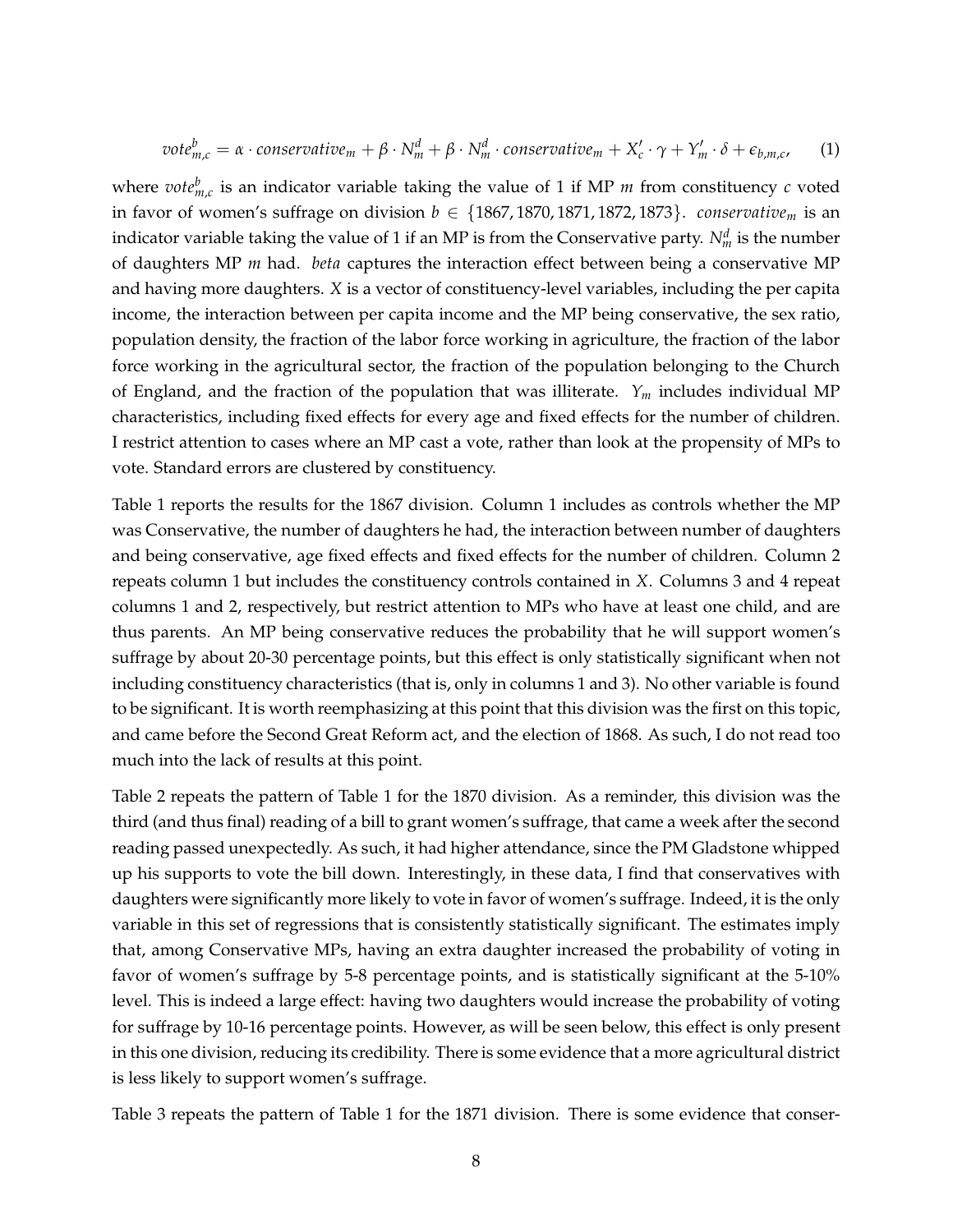vatives from higher income districts were more likely to support women's rights, however this estimate is only significant at the 10% level in column 2. There is significant evidence that agricultural districts and districts associated with the Church of England are significantly less likely to support women's suffrage. This is presumably due to the more conservative attitudes associated with agricultural and religious areas.

Table [4](#page-15-0) repeats the pattern of Table [1](#page-12-0) for the 1872 division. Being a Conservative reduced the likelihood of supporting women's suffrage by approximately 30 percentage points. This estimate is statistically significant in all specifications except for in column 4. In that specification, the magnitude of the estimate is similar to the others, but is not significant due to a larger standard error. There is no significant effect of daughters on their father's voting patterns. As before, there is significant evidence that agricultural districts and districts associated with the Church of England are significantly less likely to support women's suffrage. There is evidence to suggest that the sex ratio (women/men) is positively associated with support of women's rights. On face value, this finding is similar to that of CITATION, who argue that western states, on the frontier, in the US granted women rights in order to lure more women. However, that mechanism wouldn't be appropriate for this analysis, as the rights to be granted were on a national level, and thus would not impact a specific region's ability to attract women.<sup>[2](#page-9-1)</sup>

Table [5](#page-16-0) repeats the pattern of Table [1](#page-12-0) for the 1873 division. Qualitatively, the results are the same as for the 1872 division, with the exception being that there is evidence here that Conservatives from higher income districts were more likely to support women's suffrage. Being a Conservative reduced the likelihood of supporting women's suffrage by approximately 20-66 percentage points. There is no significant effect of daughters on their father's voting patterns. As before, there is significant evidence that agricultural districts and districts associated with the Church of England are significantly less likely to support women's suffrage. There is evidence to suggest that the sex ratio (women/men) is positively associated with support of women's rights.

## <span id="page-9-0"></span>**5 Discussion**

In this section, I discuss and interpret the results from section [4.](#page-7-1) I make three points. The first is that there seems to be little evidence to support the hypothesis that daughters impacted the voting patterns of their fathers. The second is that relationship between an agricultural or religious district and opposing women's rights only begins in 1871, and thus might be related to the secret ballot. Finally, I discuss the limitations of the analysis done here.

The 1870 division, with results reported in Table [2,](#page-13-0) is the only of the 6 divisions analyzed to find any impact of daughters on their fathers. Even here, it is not clear what the takeaway message should be: the point estimate on the impact of the number of daughters on their fathers' voting

<span id="page-9-1"></span><sup>&</sup>lt;sup>2</sup>Unless, of course, regions were signalling their feminist attitudes through their parliamentary representation. However, for this to work, people would have to assume a large amount of sophistication and awareness of women on the voting patterns of representatives from different regions.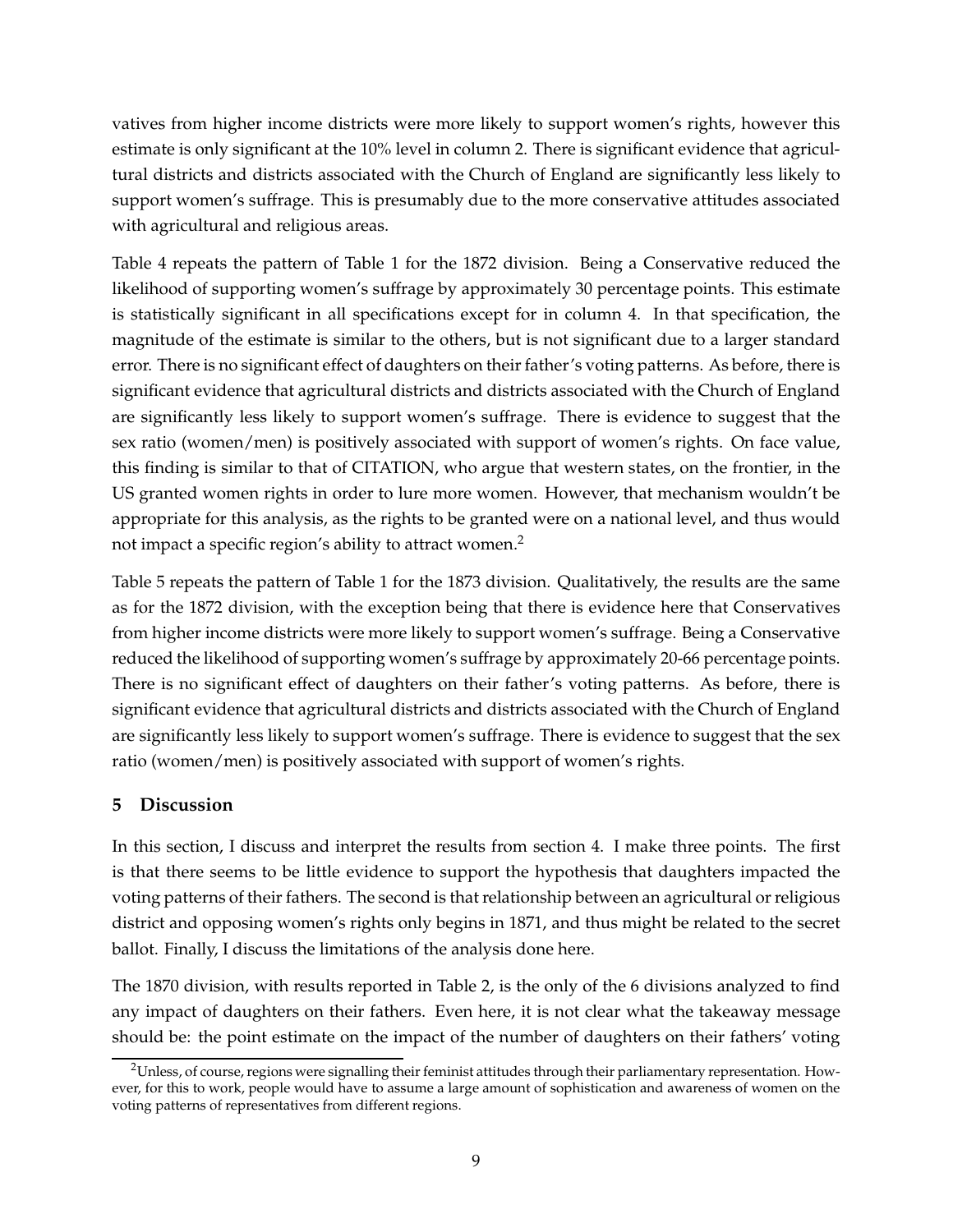patten is *negative*, but not significant. The estimate on the interactions between daughters and conservative fathers is positive and significant. When testing whether the summation of the two estimates is significantly different from 0, the answer is that they are not. This reduces greatly confidence in the idea that daughters impacted their fathers during this particular division. Given the lack of results among the other divisions, I conclude that daughters did not impact their fathers' voting patterns.

Turning to the second point, in the 1870 division, there was some evidence that agricultural districts and religious districts were more opposed to women's suffrage. However, starting in the 1871 division (and thereafter), these effects were consistently significant. This is consistent with the idea that the secret ballot indeed affected politicians. One hypothesis is that, prior to the secret ballot, many men were opposed to women's suffrage out of sincere concern for their safety on election day. Once this concern was addressed, the remaining opponents of women's suffrage were ideological in nature, such as rural and religious people. I do not have a better way of assessing this hypothesis, and leave it for future research.

There are many limitations to the analysis done here. First, I only explore divisions at the very beginning of the suffrage movement. The connection between daughters and fathers' feminism may have changed later on, as the date of actual suffrage grew closer. Second, there are technical issues with the data. For instance, I do not include any data on "pairings". Pairings are when on MP cannot make the vote, so he asks an MP who is on the other side of the issue to not vote as well, such that the final outcome is unchanged. In some of the divisions, such as the 1872 division, data on pairings is available through the Women's Suffrage Journal. There were 18 pairs that year, indicating 36 MPs otherwise unrecorded votes. As a matter of interest, Benjamin Disraeli was in favor of women's suffrage, but did not vote on that division, and was balanced by John Hutton. I do not use these data CITATION. While on one hand, these data may allow for more complete and statistically significant results, they are not available for all divisions. The evidence documented hitherto in this paper do not suggest that more data would solve the central problem of a seeming lack of relationship between daughters and their fathers' voting patterns. As such, I do not both to update the data.

## <span id="page-10-0"></span>**6 Conclusion**

In this paper I explore the potential connection between having daughters and British MPs propensity to vote in favor of women's suffrage in the late 1860s and early 1870s. I do not find any connection. I discuss other potential relationships that exist in the data, as well as limitations with my own analysis.

I describe in detail a unique dataset I compile for this analysis. I leave for future work expanding on these (lack of) results to later divisions that came around the time of women's suffrage.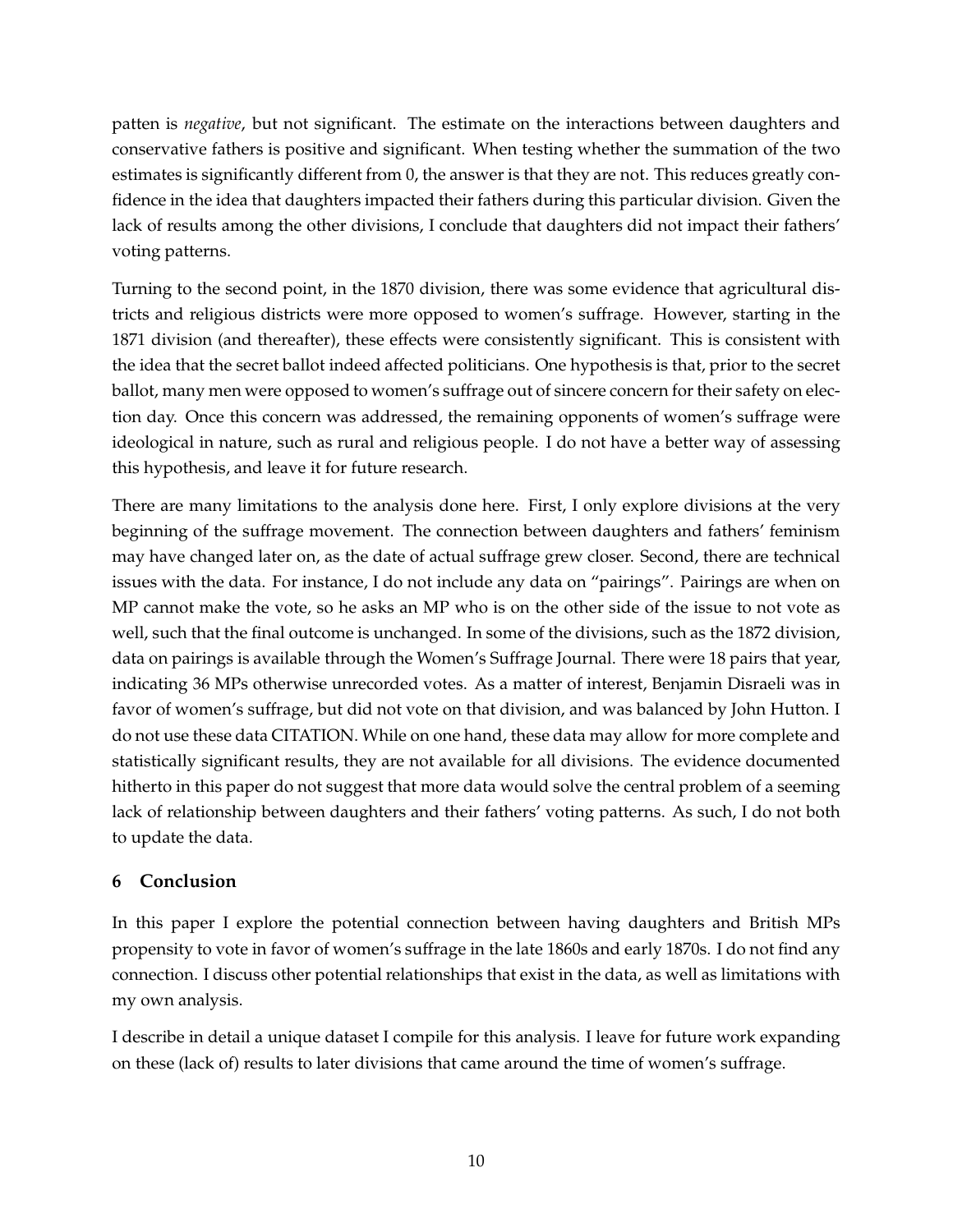#### **References**

<span id="page-11-8"></span>Becker, Lydia E., ed., "Women's Suffrage Journal," June 1872.

- <span id="page-11-2"></span>Craig, F.W.S, ed., *British Parliamentary Election Results 1832-1885*, The Macmillan Press LTD, 1977.
- <span id="page-11-6"></span>Fawcett, Millicent Garrett, *Women's Suffrage: A Short History of a Great Movement*, London: T.C. & E.C. Jack, 1912.
- <span id="page-11-1"></span>Glynn, Adam N. and Maya Sen, "Identifying Judicial Empathy: Does Having Daughters Cause Judges to Rule for Women's Issues?," *American Journal of Political Science*, 2015, *59* (1), 37–54.
- <span id="page-11-7"></span>Hansard, *Commons Sitting of Wednesday, 12th May, 1870.* House of Commons Hansard May 1870.
- <span id="page-11-4"></span>Hechter, Michael, *Internal Colonialism Study: National Integration in the British Isles, 1851-1966* Ann Arbor, MI: Inter-university Consortium for Political and Social Research [distributor] 2001.
- <span id="page-11-5"></span>Johnston, Neil, "The History of the Parliamentary Franchise," *House of Commons Research Paper 13/14*, 2013.
- <span id="page-11-3"></span>Lee, Clive, *British Regional Employment Statistics, 1841-1971*, Cambridge University Press, 1979.
- <span id="page-11-0"></span>Washington, Ebonya L., "Female Socialization: How Daughters Affect Their Legislator Fathers' Voting on Women's Issues," *The American Economic Review*, 2008, *98* (1), 311–332.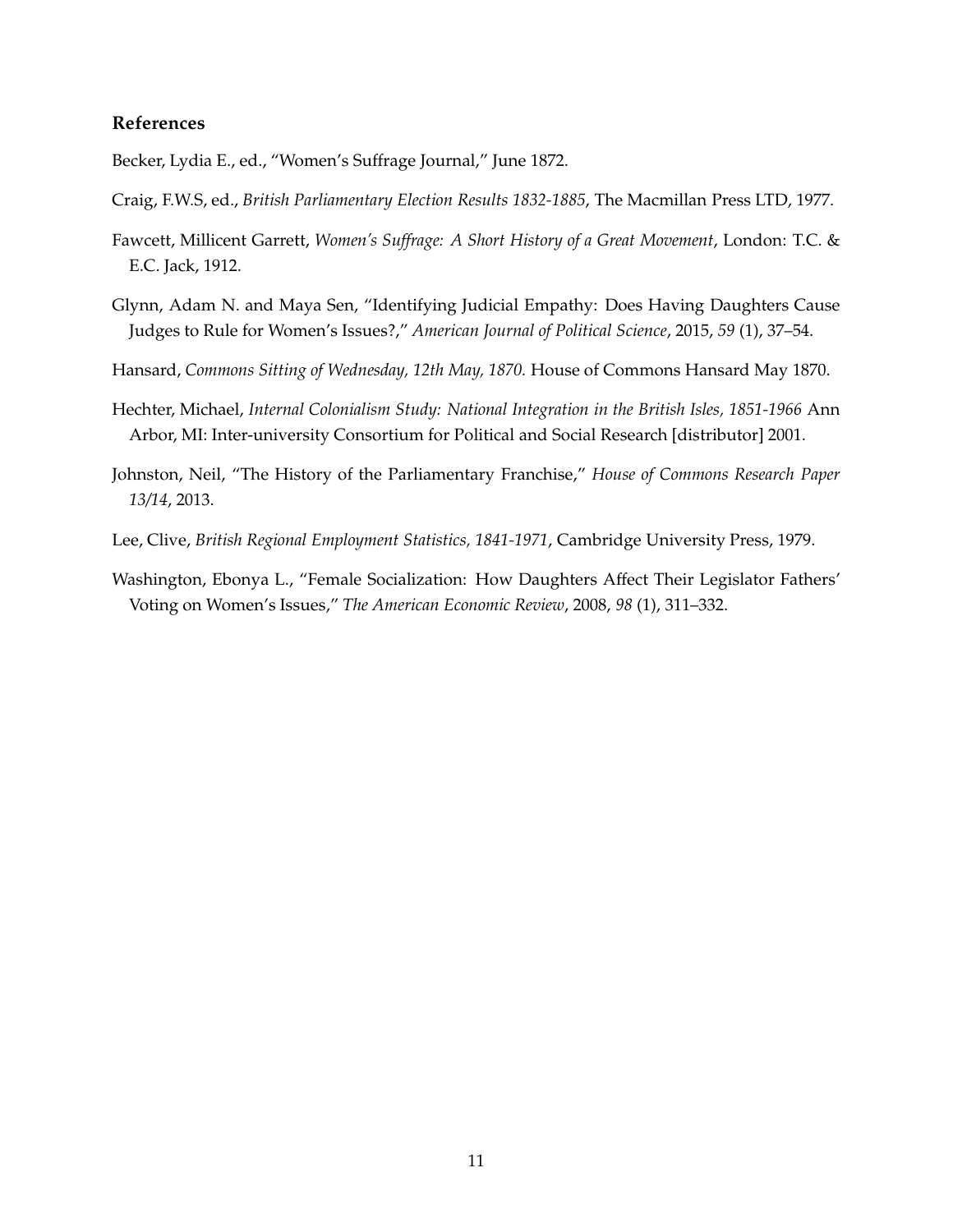<span id="page-12-0"></span>

|                           | (1)         | (2)      | (3)        | (4)      |
|---------------------------|-------------|----------|------------|----------|
|                           | vote        | vote     | vote       | vote     |
| Conservative              | $-0.304***$ | $-0.262$ | $-0.335**$ | $-0.194$ |
|                           | (0.085)     | (0.241)  | (0.151)    | (0.345)  |
|                           |             |          |            |          |
| incpc1871                 |             | 0.020    |            | $0.035*$ |
|                           |             | (0.018)  |            | (0.020)  |
| conser_inc                |             | $-0.002$ |            | $-0.010$ |
|                           |             | (0.019)  |            | (0.026)  |
|                           |             |          |            |          |
| Num_daughters             | 0.014       | 0.022    | $-0.010$   | 0.012    |
|                           | (0.052)     | (0.051)  | (0.068)    | (0.071)  |
|                           |             |          |            |          |
| Num_daughter_conservative | $-0.024$    | $-0.021$ | $-0.021$   | $-0.034$ |
|                           | (0.041)     | (0.041)  | (0.060)    | (0.063)  |
| sexratio1871              |             | $-0.295$ |            | 0.164    |
|                           |             | (0.690)  |            | (0.834)  |
|                           |             |          |            |          |
| popdens1871               |             | 0.002    |            | $-0.009$ |
|                           |             | (0.007)  |            | (0.010)  |
| percag1871                |             | $-0.121$ |            | $-0.209$ |
|                           |             | (0.224)  |            | (0.260)  |
|                           |             |          |            |          |
| percchurcheng1871         |             | $-0.136$ |            | $-0.033$ |
|                           |             | (0.191)  |            | (0.240)  |
|                           |             |          |            |          |
| percillit1871             |             | 0.474    |            | 0.573    |
|                           |             | (0.544)  |            | (0.719)  |
| N                         | 249         | 249      | 172        | 172      |
| r2                        | 0.418       | 0.432    | 0.475      | 0.507    |

Table 1: 1867

*Notes*. Standard errors are in parentheses are clustered at the constituency level. "Conservative" is a dummy variable indicating that the MP was a member of the Conservative party. Incpc1871 is income per capita in the MP's constituency, measured in 1871. "conser\_inc" is the interaction between Conservative and income per capita. "Num\_daughters" is the number of daughters the MP had. "Num\_daughter\_conservative" is the interaction between the number of daughters and the MP being Conservative. "sexratio1871" is the ratio of women to men in the MP's constituency, measured in 1871. "popdens1871" is the population density of the MP's constituency in 1871. "percag1871" is the fraction of agricultural employment in the MP's district in 1871. "percchurcheng1871" is the fraction of people in the MP's district belonging to the Church of England in 1871. "percillit1871" is the percent of the population who were literate in the MP's district in 1871. All specifications include dummy variables for each possible number of kids that an MP had, and dummy variables for the age of the MP at the time of the division. Standard errors are clustered by constituency.  $*$   $p < 0.19$ ,  $**$   $p < 0.05$ ,  $***$   $p < 0.01$ .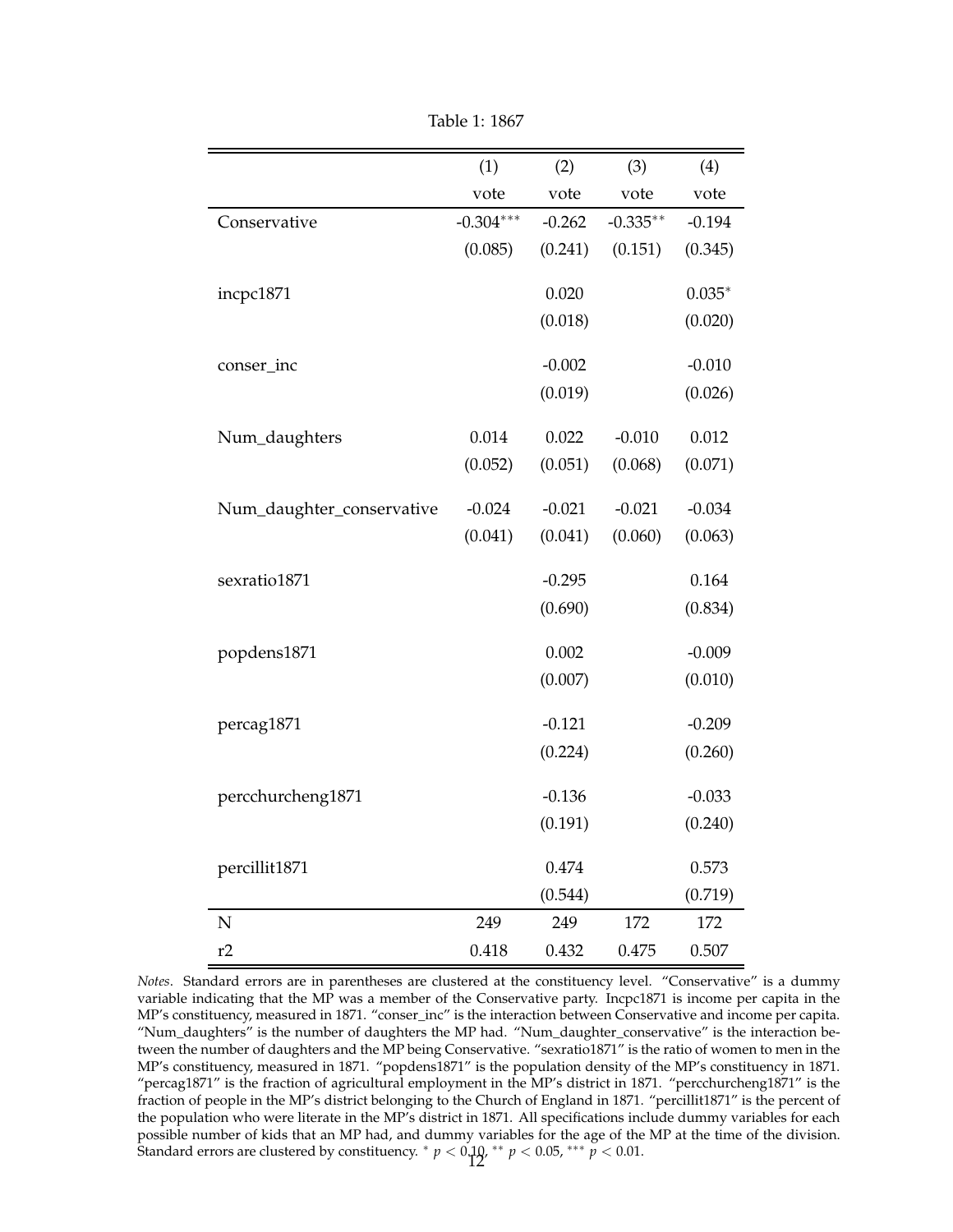<span id="page-13-0"></span>

|                           | (1)      | (2)        | (3)       | (4)       |
|---------------------------|----------|------------|-----------|-----------|
|                           | vote     | vote       | vote      | vote      |
| Conservative              | $-0.087$ | $-0.258$   | $-0.187$  | $-0.321$  |
|                           | (0.086)  | (0.208)    | (0.126)   | (0.256)   |
|                           |          |            |           |           |
| incpc1871                 |          | $-0.016$   |           | $-0.009$  |
|                           |          | (0.012)    |           | (0.015)   |
| Conser_inc                |          | 0.016      |           | 0.012     |
|                           |          | (0.015)    |           | (0.019)   |
|                           |          |            |           |           |
| Num_daughters             | $-0.028$ | $-0.031$   | $-0.040$  | $-0.040$  |
|                           | (0.034)  | (0.034)    | (0.036)   | (0.037)   |
| Num_daughter_Conservative | $0.051*$ | $0.054*$   | $0.083**$ | $0.082**$ |
|                           | (0.027)  |            | (0.036)   | (0.038)   |
|                           |          | (0.028)    |           |           |
| sexratio1871              |          | $-0.176$   |           | 0.004     |
|                           |          | (0.601)    |           | (0.746)   |
|                           |          |            |           |           |
| popdens1871               |          | $-0.003$   |           | $-0.004$  |
|                           |          | (0.004)    |           | (0.006)   |
| percag1871                |          | $-0.415**$ |           | $-0.353$  |
|                           |          | (0.187)    |           | (0.229)   |
|                           |          |            |           |           |
| percchurcheng1871         |          | $-0.227$   |           | $-0.220$  |
|                           |          | (0.168)    |           | (0.209)   |
|                           |          |            |           |           |
| percillit1871             |          | $-0.410$   |           | $-0.240$  |
|                           |          | (0.406)    |           | (0.499)   |
| N                         | 310      | 310        | 237       | 237       |
| r2                        | 0.226    | 0.258      | 0.272     | 0.291     |

Table 2: 1870

*Notes*. Standard errors are in parentheses are clustered at the constituency level. "Conservative" is a dummy variable indicating that the MP was a member of the Conservative party. Incpc1871 is income per capita in the MP's constituency, measured in 1871. "conser\_inc" is the interaction between Conservative and income per capita. "Num\_daughters" is the number of daughters the MP had. "Num\_daughter\_conservative" is the interaction between the number of daughters and the MP being Conservative. "sexratio1871" is the ratio of women to men in the MP's constituency, measured in 1871. "popdens1871" is the population density of the MP's constituency in 1871. "percag1871" is the fraction of agricultural employment in the MP's district in 1871. "percchurcheng1871" is the fraction of people in the MP's district belonging to the Church of England in 1871. "percillit1871" is the percent of the population who were literate in the MP's district in 1871. All specifications include dummy variables for each possible number of kids that an MP had, and dummy variables for the age of the MP at the time of the division. Standard errors are clustered by constituency.  $*$   $p < 0.19$ ,  $**$   $p < 0.05$ ,  $***$   $p < 0.01$ .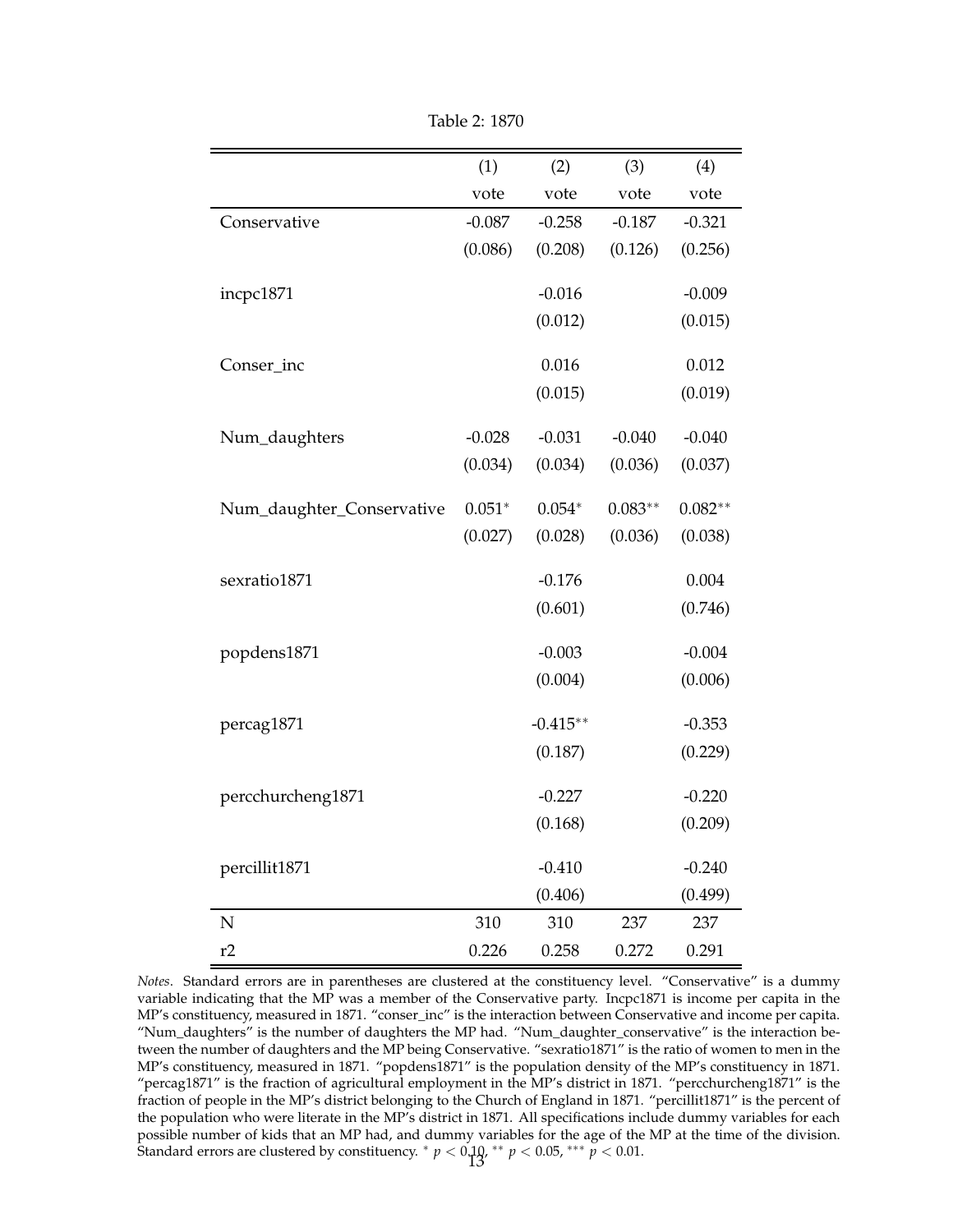<span id="page-14-0"></span>

|                           | (1)      | (2)         | (3)      | (4)         |
|---------------------------|----------|-------------|----------|-------------|
|                           | vote     | vote        | vote     | vote        |
| Conservative              | $-0.098$ | $-0.321*$   | $-0.107$ | $-0.303$    |
|                           | (0.085)  | (0.184)     | (0.121)  | (0.229)     |
|                           |          |             |          |             |
| incpc1871                 |          | $-0.001$    |          | 0.005       |
|                           |          | (0.012)     |          | (0.015)     |
| Conser_inc                |          | $0.024*$    |          | 0.019       |
|                           |          | (0.014)     |          | (0.016)     |
|                           |          |             |          |             |
| Num_daughters             | $-0.035$ | $-0.036$    | $-0.037$ | $-0.040$    |
|                           | (0.036)  | (0.035)     | (0.039)  | (0.039)     |
|                           |          | $-0.006$    | 0.004    | 0.008       |
| Num_daughter_Conservative | $-0.004$ |             |          |             |
|                           | (0.031)  | (0.032)     | (0.040)  | (0.041)     |
| sexratio1871              |          | 0.201       |          | 0.600       |
|                           |          | (0.596)     |          | (0.778)     |
|                           |          |             |          |             |
| popdens1871               |          | $-0.000$    |          | 0.001       |
|                           |          | (0.005)     |          | (0.006)     |
| percag1871                |          | $-0.688***$ |          | $-0.598***$ |
|                           |          | (0.171)     |          | (0.199)     |
|                           |          |             |          |             |
| percchurcheng1871         |          | $-0.532***$ |          | $-0.457**$  |
|                           |          | (0.165)     |          | (0.203)     |
|                           |          |             |          |             |
| percillit1871             |          | 0.028       |          | 0.250       |
|                           |          | (0.457)     |          | (0.539)     |
| N                         | 365      | 365         | 279      | 279         |
| r2                        | 0.179    | 0.238       | 0.230    | 0.280       |

Table 3: 1871

*Notes*. Standard errors are in parentheses are clustered at the constituency level. "Conservative" is a dummy variable indicating that the MP was a member of the Conservative party. Incpc1871 is income per capita in the MP's constituency, measured in 1871. "conser\_inc" is the interaction between Conservative and income per capita. "Num\_daughters" is the number of daughters the MP had. "Num\_daughter\_conservative" is the interaction between the number of daughters and the MP being Conservative. "sexratio1871" is the ratio of women to men in the MP's constituency, measured in 1871. "popdens1871" is the population density of the MP's constituency in 1871. "percag1871" is the fraction of agricultural employment in the MP's district in 1871. "percchurcheng1871" is the fraction of people in the MP's district belonging to the Church of England in 1871. "percillit1871" is the percent of the population who were literate in the MP's district in 1871. All specifications include dummy variables for each possible number of kids that an MP had, and dummy variables for the age of the MP at the time of the division. Standard errors are clustered by constituency.  $^*$   $p < 0.10$ ,  $^{**}$   $p < 0.05$ ,  $^{***}$   $p < 0.01$ .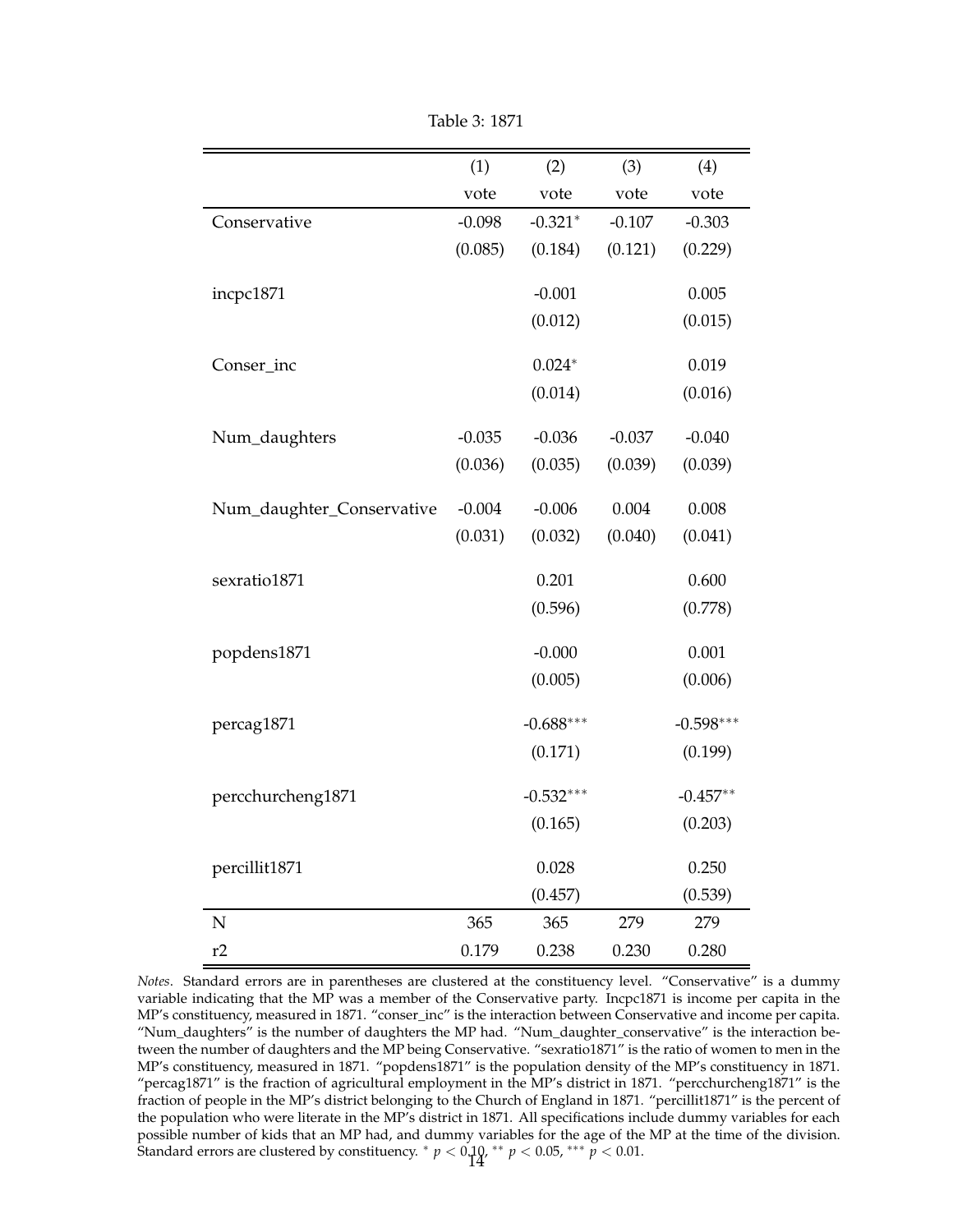<span id="page-15-0"></span>

|                           | (1)         | (2)         | (3)        | (4)         |
|---------------------------|-------------|-------------|------------|-------------|
|                           | vote        | vote        | vote       | vote        |
| Conservative              | $-0.272***$ | $-0.391**$  | $-0.309**$ | $-0.324$    |
|                           | (0.082)     | (0.181)     | (0.121)    | (0.254)     |
|                           |             |             |            |             |
| incpc1871                 |             | 0.011       |            | $0.032**$   |
|                           |             | (0.012)     |            | (0.014)     |
| Conser_inc                |             | 0.013       |            | 0.004       |
|                           |             | (0.014)     |            | (0.017)     |
|                           |             |             |            |             |
| Num_daughters             | $-0.044$    | $-0.033$    | $-0.035$   | $-0.016$    |
|                           | (0.031)     | (0.030)     | (0.034)    | (0.033)     |
|                           |             |             |            |             |
| Num_daughter_Conservative | 0.015       | 0.018       | 0.018      | 0.017       |
|                           | (0.032)     | (0.032)     | (0.043)    | (0.040)     |
| sexratio1871              |             | 0.736       |            | $2.035***$  |
|                           |             | (0.587)     |            | (0.717)     |
|                           |             |             |            |             |
| popdens1871               |             | $-0.005$    |            | $-0.006$    |
|                           |             | (0.006)     |            | (0.007)     |
|                           |             |             |            |             |
| percag1871                |             | $-0.532***$ |            | $-0.562***$ |
|                           |             | (0.168)     |            | (0.182)     |
| percchurcheng1871         |             | $-0.550***$ |            | $-0.706***$ |
|                           |             | (0.157)     |            | (0.180)     |
|                           |             |             |            |             |
| percillit1871             |             | 0.118       |            | 0.548       |
|                           |             | (0.423)     |            | (0.466)     |
| N                         | 363         | 363         | 265        | 265         |
| r2                        | 0.224       | 0.271       | 0.312      | 0.403       |

Table 4: 1872

*Notes*. Standard errors are in parentheses are clustered at the constituency level. "Conservative" is a dummy variable indicating that the MP was a member of the Conservative party. Incpc1871 is income per capita in the MP's constituency, measured in 1871. "conser\_inc" is the interaction between Conservative and income per capita. "Num\_daughters" is the number of daughters the MP had. "Num\_daughter\_conservative" is the interaction between the number of daughters and the MP being Conservative. "sexratio1871" is the ratio of women to men in the MP's constituency, measured in 1871. "popdens1871" is the population density of the MP's constituency in 1871. "percag1871" is the fraction of agricultural employment in the MP's district in 1871. "percchurcheng1871" is the fraction of people in the MP's district belonging to the Church of England in 1871. "percillit1871" is the percent of the population who were literate in the MP's district in 1871. All specifications include dummy variables for each possible number of kids that an MP had, and dummy variables for the age of the MP at the time of the division. Standard errors are clustered by constituency.  $*$   $p < 0.10$ ,  $**$   $p < 0.05$ ,  $***$   $p < 0.01$ .